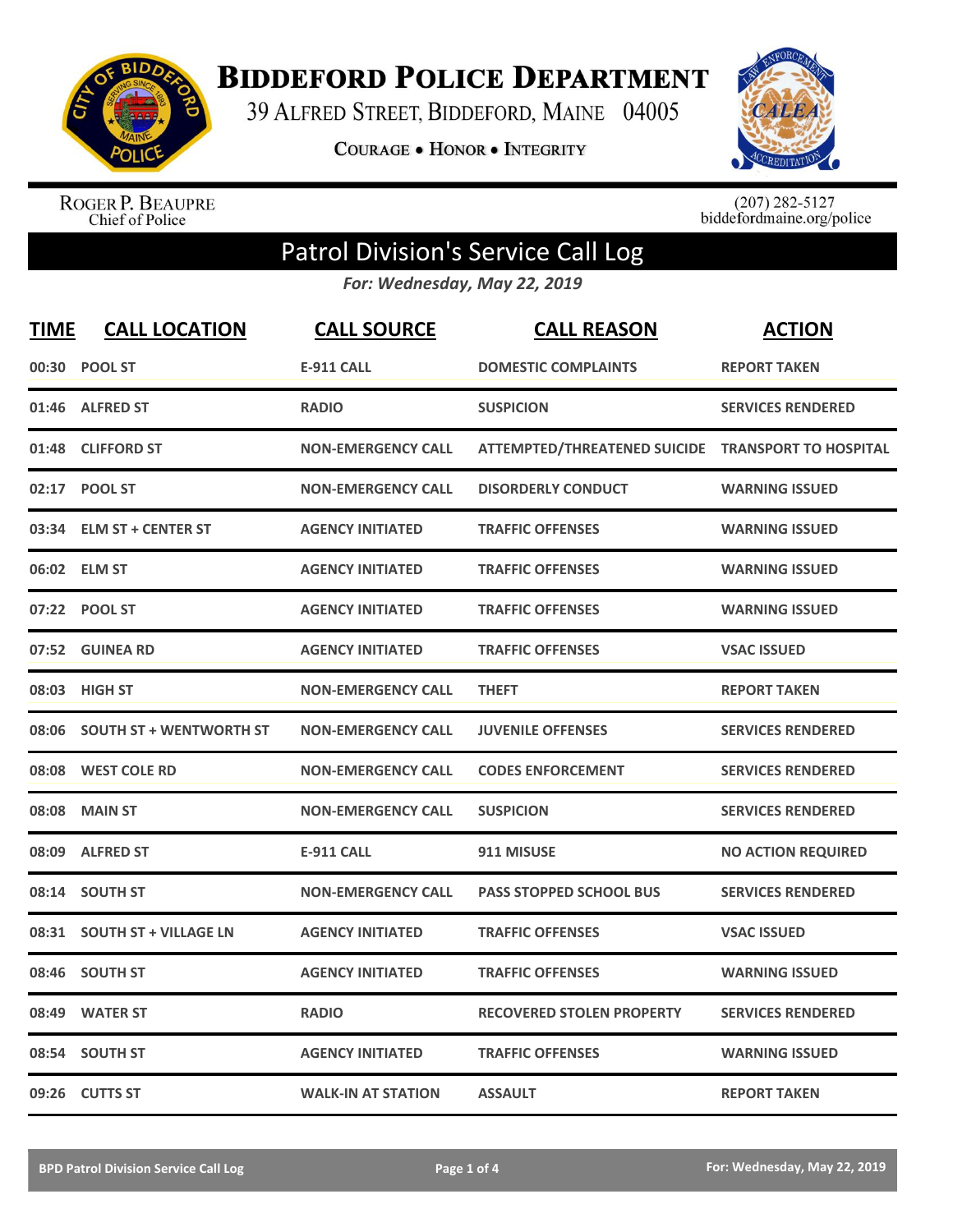| <b>TIME</b> | <b>CALL LOCATION</b> | <b>CALL SOURCE</b>        | <b>CALL REASON</b>                             | <b>ACTION</b>                |
|-------------|----------------------|---------------------------|------------------------------------------------|------------------------------|
|             | 09:59 ALFRED ST      | <b>WALK-IN AT STATION</b> | <b>COURT ORDERED CHECK IN</b>                  | <b>SERVICES RENDERED</b>     |
|             | 10:17 PIERSONS LN    | <b>E-911 CALL</b>         | <b>HARASSMENT</b>                              | <b>SERVICES RENDERED</b>     |
|             | 10:19 UNION ST       | <b>AGENCY INITIATED</b>   | <b>TRAFFIC OFFENSES</b>                        | <b>WARNING ISSUED</b>        |
|             | 10:19 WEST ST        | <b>NON-EMERGENCY CALL</b> | <b>TRAFFIC DETAIL</b>                          | <b>SERVICES RENDERED</b>     |
|             | 10:26 WEST ST        | <b>NON-EMERGENCY CALL</b> | <b>POLICE INFO</b>                             | <b>NO ACTION REQUIRED</b>    |
|             | 10:31 ELM ST         | <b>E-911 CALL</b>         | <b>THEFT</b>                                   | <b>UNFOUNDED</b>             |
|             | 10:50 FOSS ST        | <b>AGENCY INITIATED</b>   | <b>PARKING COMPLAINT</b>                       | <b>PARKING TICKET ISSUED</b> |
|             | <b>11:06 MAIN ST</b> | <b>NON-EMERGENCY CALL</b> | <b>ARTICLES LOST/FOUND</b>                     | <b>REPORT TAKEN</b>          |
|             | 11:13 MAY ST         | <b>E-911 CALL</b>         | <b>SUSPICION</b>                               | <b>SERVICES RENDERED</b>     |
|             | 11:33 MARINER WAY    | <b>RADIO</b>              | <b>PARKING COMPLAINT</b>                       | <b>SERVICES RENDERED</b>     |
|             | 11:49 WEST ST        | <b>AGENCY INITIATED</b>   | <b>TRAFFIC OFFENSES</b>                        | <b>VSAC ISSUED</b>           |
| 11:56       | <b>MAPLEWOOD AVE</b> | <b>NON-EMERGENCY CALL</b> | <b>MENTAL ILLNESS CASES</b>                    | <b>SERVICES RENDERED</b>     |
|             | 12:00 WEST ST        | <b>AGENCY INITIATED</b>   | <b>TRAFFIC OFFENSES</b>                        | <b>VSAC ISSUED</b>           |
|             | 12:01 DARTMOUTH ST   | <b>E-911 CALL</b>         | 911 MISUSE                                     | <b>NO ACTION REQUIRED</b>    |
| 12:10       | <b>PIERSONS LN</b>   | <b>NON-EMERGENCY CALL</b> | <b>HARASSMENT</b>                              | <b>NO ACTION REQUIRED</b>    |
|             | 12:46 WEST ST        | <b>E-911 CALL</b>         | <b>CIVIL COMPLAINT</b>                         | <b>WARNING ISSUED</b>        |
|             | 13:00 ALFRED ST      | <b>WALK-IN AT STATION</b> | <b>COURT ORDERED CHECK IN</b>                  | <b>SERVICES RENDERED</b>     |
|             | 13:10 BEACH HOUSE LN | <b>NON-EMERGENCY CALL</b> | <b>ARTICLES LOST/FOUND</b>                     | <b>NO ACTION REQUIRED</b>    |
|             | 13:25 ALFRED ST      | <b>NON-EMERGENCY CALL</b> | <b>COURT ORDERED CHECK IN</b>                  | <b>SERVICES RENDERED</b>     |
|             | 13:30 ACORN ST       | <b>WALK-IN AT STATION</b> | <b>CIVIL COMPLAINT</b>                         | <b>CIVIL COMPLAINT</b>       |
|             | 13:38 SOUTH ST       | <b>NON-EMERGENCY CALL</b> | ATTEMPTED/THREATENED SUICIDE SERVICES RENDERED |                              |
|             | 13:56 POOL ST        | <b>NON-EMERGENCY CALL</b> | <b>ARTICLES LOST/FOUND</b>                     | <b>SERVICES RENDERED</b>     |
|             | 14:05 MAY ST         | <b>NON-EMERGENCY CALL</b> | <b>THEFT</b>                                   | <b>REPORT TAKEN</b>          |
|             | 14:15 ALFRED ST      | <b>WALK-IN AT STATION</b> | <b>COURT ORDERED CHECK IN</b>                  | <b>SERVICES RENDERED</b>     |
|             | 14:16 ELM ST         | <b>E-911 CALL</b>         | 911 MISUSE                                     | <b>SERVICES RENDERED</b>     |
|             | 14:18 MARINER WAY    | E-911 CALL                | <b>ALL OTHER</b>                               | <b>NO ACTION REQUIRED</b>    |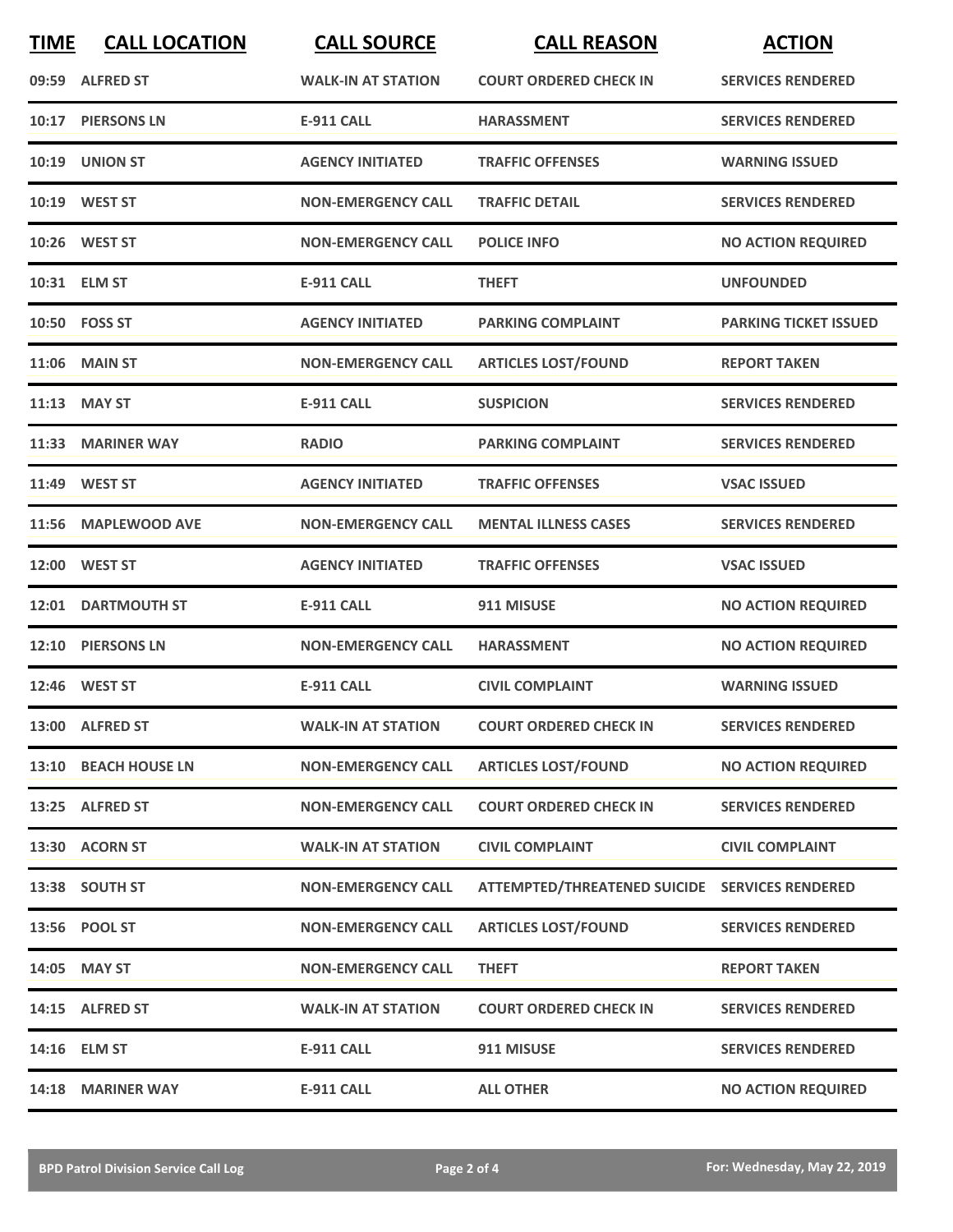| <u>TIME</u> | <b>CALL LOCATION</b>                                     | <b>CALL SOURCE</b>        | <b>CALL REASON</b>                                                                                               | <b>ACTION</b>             |
|-------------|----------------------------------------------------------|---------------------------|------------------------------------------------------------------------------------------------------------------|---------------------------|
|             | 14:19 FOSS ST                                            | <b>AGENCY INITIATED</b>   | <b>TRAFFIC OFFENSES</b>                                                                                          | <b>VSAC ISSUED</b>        |
|             | 14:33 GRANITE ST<br><b>CHARGE: CRIMINAL MISCHIEF</b>     | <b>NON-EMERGENCY CALL</b> | ATTEMPTED/THREATENED SUICIDE ARREST(S) MADE<br>OFFENDER: KENDRA LORENE ROSS  AGE: 26  RESIDENT OF: BIDDEFORD, ME |                           |
|             | 14:54 LINCOLN ST                                         | <b>E-911 CALL</b>         | 911 MISUSE                                                                                                       | <b>NO ACTION REQUIRED</b> |
|             | 14:57 ELM ST                                             | <b>NON-EMERGENCY CALL</b> | <b>CHECK WELFARE</b>                                                                                             | <b>SERVICES RENDERED</b>  |
|             | 14:59 LINCOLN ST                                         | E-911 CALL                | 911 MISUSE                                                                                                       | <b>NO ACTION REQUIRED</b> |
|             | 15:08 ALFRED ST                                          | <b>AGENCY INITIATED</b>   | <b>SUSPICION</b>                                                                                                 | <b>SERVICES RENDERED</b>  |
|             | 15:33 MAIN ST                                            | <b>NON-EMERGENCY CALL</b> | <b>DRUG</b>                                                                                                      | <b>GONE ON ARRIVAL</b>    |
|             | 15:50 PETER POND LN                                      | <b>NON-EMERGENCY CALL</b> | <b>PROTECTION FROM ABUSE SERVIC</b>                                                                              | <b>NO ACTION REQUIRED</b> |
|             | 16:01 MAY ST                                             | <b>NON-EMERGENCY CALL</b> | <b>ASSAULT</b>                                                                                                   | <b>SERVICES RENDERED</b>  |
|             | 16:07 MIDDLE ST                                          | <b>NON-EMERGENCY CALL</b> | 911 MISUSE                                                                                                       | <b>WARNING ISSUED</b>     |
|             | 16:14 GRAHAM ST                                          | E-911 CALL                | <b>SUSPICION</b>                                                                                                 | <b>NO VIOLATION</b>       |
|             | 16:16 ELM ST<br><b>CHARGE: DOMESTIC VIOLENCE ASSAULT</b> | <b>NON-EMERGENCY CALL</b> | <b>DOMESTIC COMPLAINTS</b><br>OFFENDER: MATHEW TODD HARTFORD  AGE: 27  RESIDENT OF: BIDDEFORD, ME                | <b>ARREST(S) MADE</b>     |
|             | 16:18 ALFRED ST + BIRCH ST                               | <b>NON-EMERGENCY CALL</b> | <b>DISTURBANCE / NOISE</b>                                                                                       | <b>GONE ON ARRIVAL</b>    |
|             | 16:46 WEST ST                                            | <b>NON-EMERGENCY CALL</b> | <b>SUSPICION</b>                                                                                                 | <b>UNFOUNDED</b>          |
|             | 16:56 ALFRED ST                                          | <b>WALK-IN AT STATION</b> | <b>COURT ORDERED CHECK IN</b>                                                                                    | <b>NO VIOLATION</b>       |
|             | <b>17:18 MAIN ST</b>                                     | <b>NON-EMERGENCY CALL</b> | <b>DISTURBANCE / NOISE</b>                                                                                       | <b>NO VIOLATION</b>       |
|             | 18:06 CRESCENT ST                                        | <b>NON-EMERGENCY CALL</b> | <b>CHECK WELFARE</b>                                                                                             | <b>NO VIOLATION</b>       |
|             | 18:22 MAIN ST + WESTERN AVE                              | <b>AGENCY INITIATED</b>   | <b>TRAFFIC OFFENSES</b>                                                                                          | <b>WARNING ISSUED</b>     |
|             | 18:39 MAIN ST + MAPLEWOOD AVE                            | <b>AGENCY INITIATED</b>   | <b>TRAFFIC OFFENSES</b>                                                                                          | <b>WARNING ISSUED</b>     |
|             | 18:42 SOUTH ST                                           | <b>AGENCY INITIATED</b>   | <b>TRAFFIC OFFENSES</b>                                                                                          | <b>WARNING ISSUED</b>     |
|             | 18:51 SOUTH ST                                           | <b>AGENCY INITIATED</b>   | <b>TRAFFIC OFFENSES</b>                                                                                          | <b>WARNING ISSUED</b>     |
|             | 18:59 POOL ST + MEETINGHOUSE RD                          | <b>AGENCY INITIATED</b>   | <b>TRAFFIC OFFENSES</b>                                                                                          | <b>WARNING ISSUED</b>     |
|             | 19:00 SOUTH ST                                           | <b>AGENCY INITIATED</b>   | <b>TRAFFIC OFFENSES</b>                                                                                          | <b>WARNING ISSUED</b>     |
|             | 19:07 ALFRED ST + MAY ST                                 | <b>AGENCY INITIATED</b>   | <b>TRAFFIC OFFENSES</b>                                                                                          | <b>WARNING ISSUED</b>     |